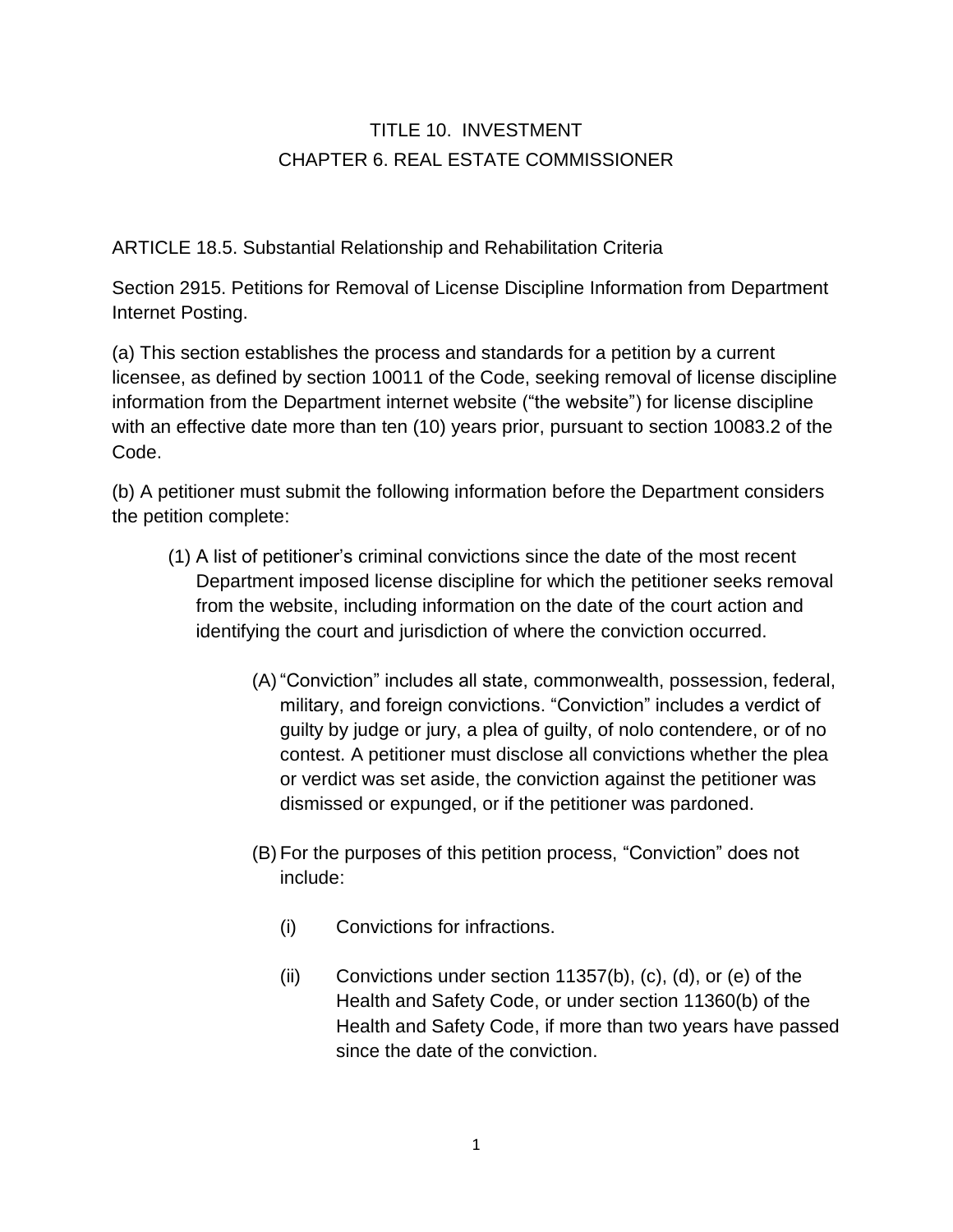(2) A list of all petitioner's professional license discipline since the date that the Department imposed the most recent license discipline action for which the petitioner seeks removal from the website. Disclosed license discipline must include surrender of a license whether or not an investigation was pending, whether in California or elsewhere. Each item on this list must include the date of discipline, the license type, and the jurisdiction in which the discipline was ordered.

(3) A list of all criminal, civil, or license discipline actions currently pending against petitioner, including the jurisdiction in which the action is pending.

(4) A signed attestation by the petitioner that petitioner certifies (or declares) under penalty of perjury under the laws of the State of California that the information provided as part of the petition is true and correct.

(c) A petitioner must submit all the following items before the Department considers the petition complete:

(1) A petitioner must submit the fee amount of \$1,275.00 with each petition. This petition fee is deemed earned by the Department upon receipt and not refundable. A petitioner may petition concurrently, when eligible, for reinstatement of a license, or for removal of restrictions from a license, without additional charge. A petitioner may request removal of more than one eligible discipline action from the website with a single petition, without additional charge.

(2) A petitioner, or a broker-officer of a corporate petitioner, who resides in California must submit a completed copy of a Live Scan Service Request, Form RE 237 (Rev. 7/18), hereby incorporated by reference, completed not earlier than 30 days before the date of submission of the petition to the Department.

(d) Section 10083.2 of the Code requires the petitioner to provide evidence of rehabilitation to the Commissioner indicating the posting of discipline is no longer needed to prevent a credible risk to members of the public. A petitioner may provide with the petition copies of any documentary evidence that supports petitioner's claims regarding rehabilitation, including, but not limited to, documentation evidencing expungement of criminal convictions and documentation of completed restitution, if applicable.

(e) The criteria for rehabilitation set forth in section 2911 of these Regulations will apply where a petitioner seeks removal of discipline information from the Department's website stemming from a Statement of Issues or where petitioner's license discipline stems from an original application for a license. The criteria for rehabilitation set forth in section 2912 of these Regulations will apply where a petitioner seeks removal of discipline information from the Department's website stemming from an Accusation,